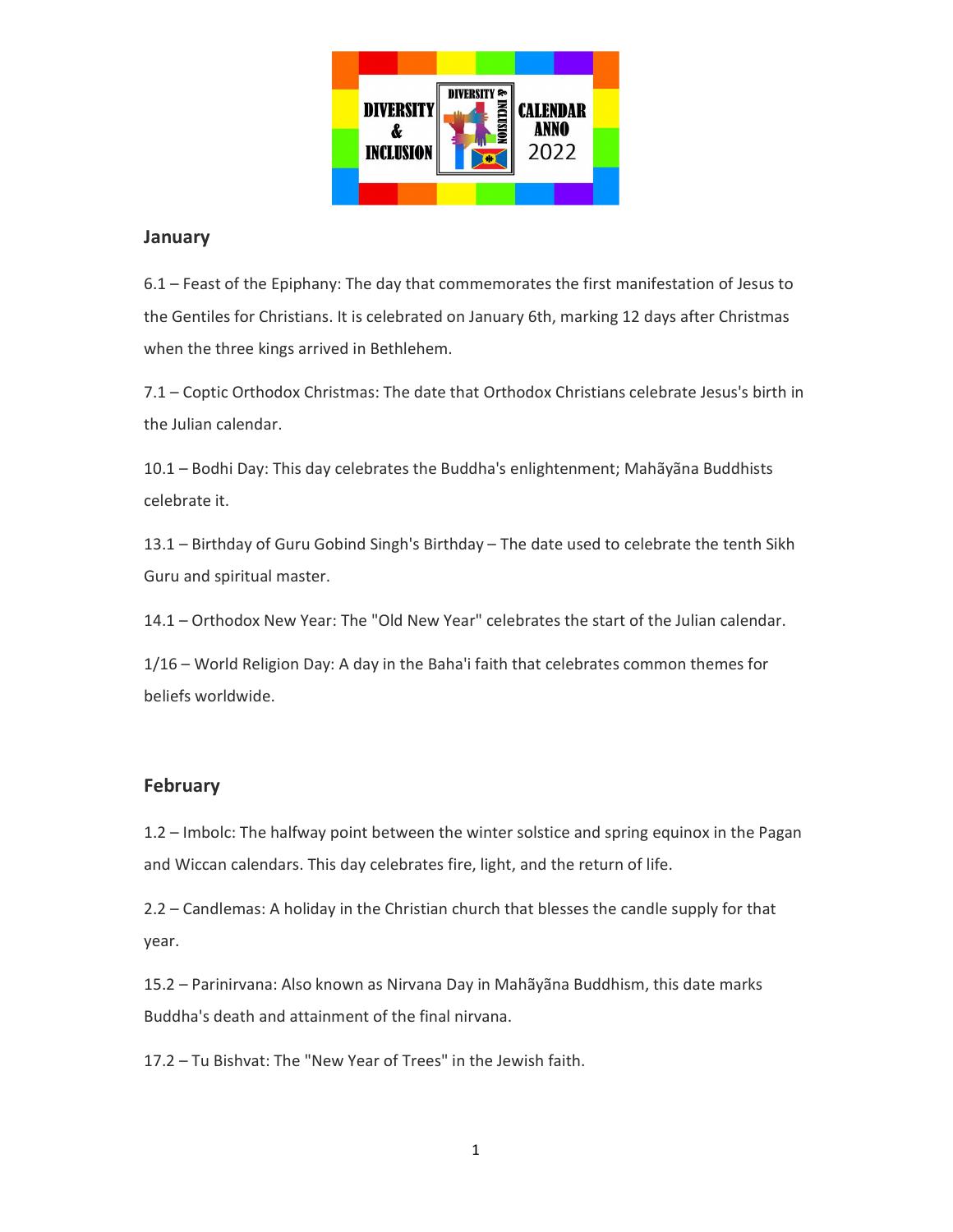

25.2 – Festival of Ayyam-i-Ha: A multiple-day festival in the Baha'i faith prioritizes gift-giving, hospitality, charity, and preparation for fasting ahead of the New Year.

## March

1.3 – Maha Shiravatri: A Hindu festival called "Shiva's night" honors this significant deity.

1.3 – Lailat al Miraj: A Muslim holiday commemorating Muhammad's journey from Mecca to Jerusalem, where he ascended into heaven.

2.3 – Ash Wednesday: The day in the Christian Church marks the start of Lent, the 40-day prayer and fasting before Easter.

17.3 – Purium: The Feast of Lots in the Jewish faith that honors the survival of ancient Persian Jews who were marked for death.

17-18.3 – Holi- A Hindu festival of colors welcomes spring and a new harvest in India.

18-20.3 – Hola Mohalla – The 3-day Sikh festival honoring valor, skill, and defense preparedness.

19.3 – Feast Day of St. Joseph: A day that commemorates the husband of Jesus's mother Mary and surrogate father on Earth.

20.3 – Ostara: The spring equinox celebration in the Pagan and Wiccan religions.

21.3 – Naw Ruz: The Zoroastrian New Year is celebrated at the spring equinox.

21.3 – Naw Ruz: The New Year for the Baha'i faith, marking the end of the Baha'i fast.

25.3 – The Annunciation: The day in the Christian religion when the Angel Gabriel announced that Mary would become the mother of Jesus.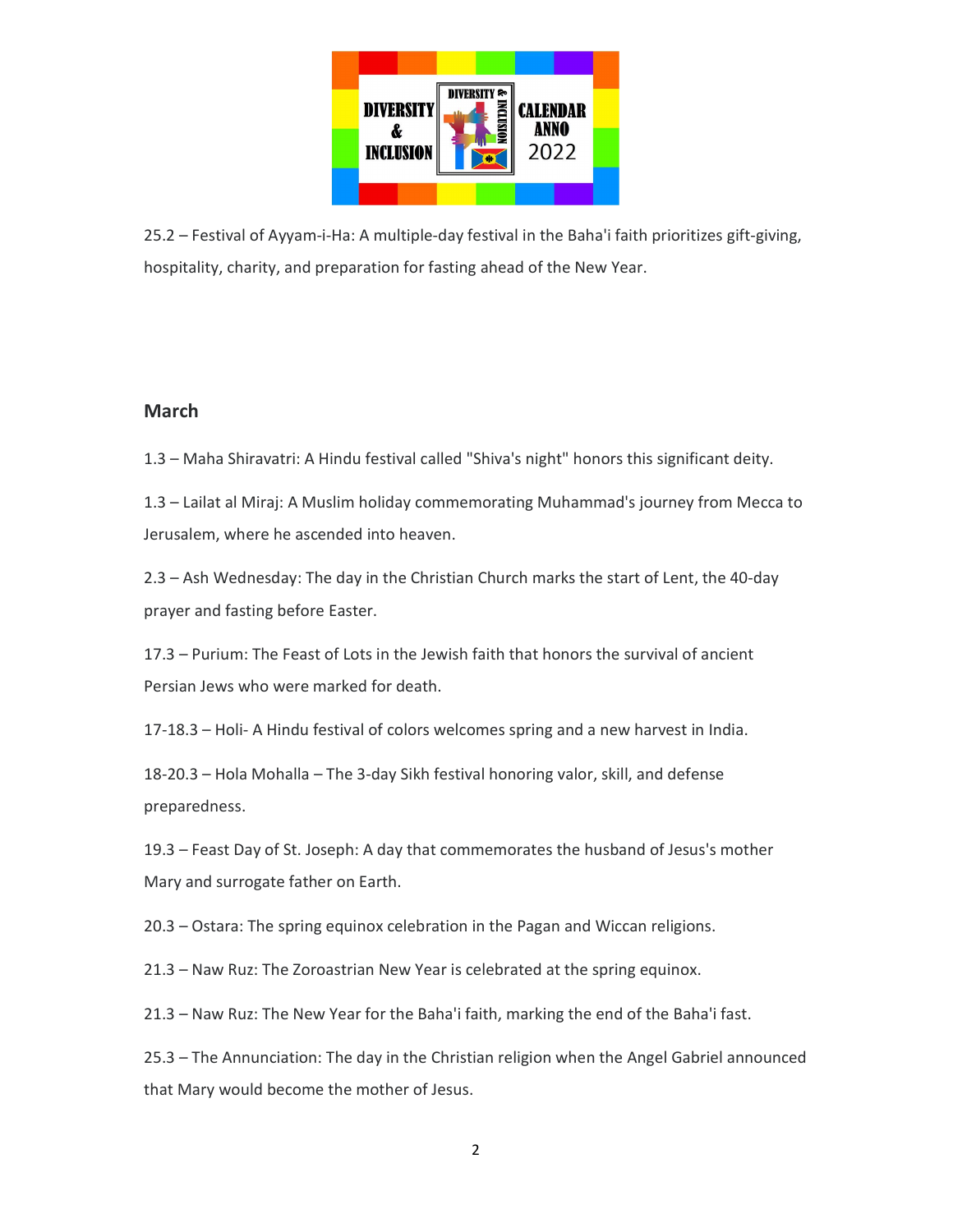

## April

2.4-2.5 – Ramadan: Muslims celebrate the holy month of fasting, introspection, and prayer.

14.4 – Vaisakhi: An ancient Hindu festival that simultaneously celebrates that Solar New Year and spring harvest.

15-23.4 – Passover: A 7-day holiday in the Jewish faith that honors the freeing of the Israeli slaves.

15.4 – Mahavir Jayanti: A Jain holiday celebrating the birth of Lord Mahavira, the founder of Jainism.

17.4 – Easter: The most crucial day in the Christian faith is when they celebrate the resurrection of their Lord and Savior, Jesus Christ.

24.4 – Feast of the Divine Mercy: A feast day on the second Sunday of Easter when Christians seek Christ's forgiveness and grace.

### May

1.5 – Beltane: A fire festival celebrated by the Pagan and Wiccan religions that celebrate summer and the fertility of the upcoming year.

3.5\* – Eid al-Fitr: An Islamic holiday that marks the end of Ramadan. As it ends fasting, its primary event is a big meal.

8.5 – Birthday of Buddha: Buddhists celebrate the Buddha's birthday.

16.5 – Vesak: An important Theravada Buddhist festival signifies Buddha's birth, enlightenment, and death.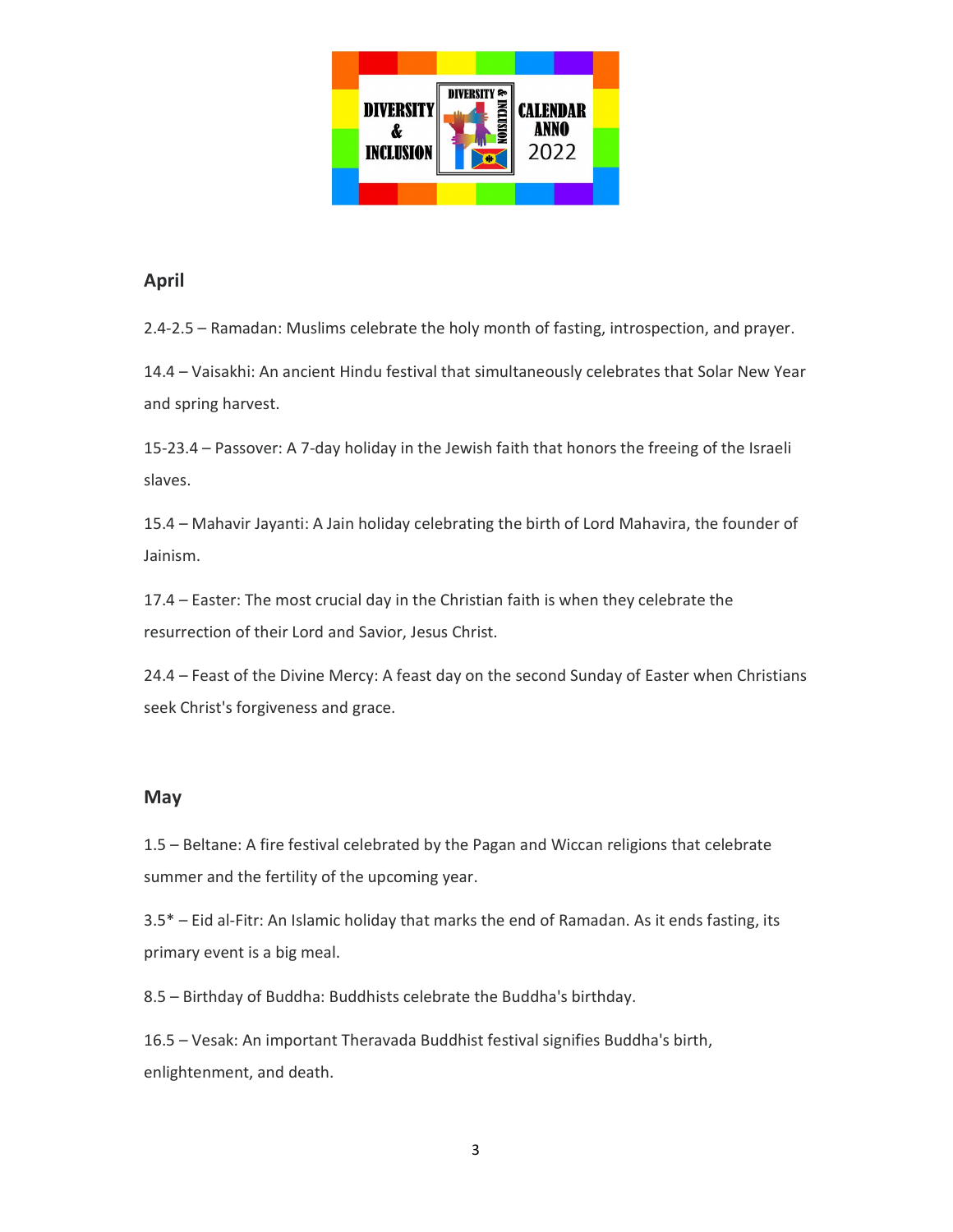

24.5\* – Declaration of the Bab: The day that marks the prediction of the Bab as the Messenger of God in the Baha'i faith.

26.5 – Ascension Day: A Christian holiday marks the 40th day following Easter when Jesus ascended into heaven.

#### June

2.6 – Ascension Day: A day celebrated in Coptic Orthodox Christianity that marks Jesus's ascension into heaven.

4-6.6 – Shavuot: A Jewish holiday that combines a grain harvest and the giving of the Torah on Mount Sinai.

8.6 – Race Unity Day: A day that promotes racial harmony and understanding in the Baha'i faith.

12.6 – Trinity Sunday: A day in the Christian faith that celebrates the three personifications of God (the father, the Son, and the Holy Spirit).

12.6 – All Saints Day: The day in Eastern Orthodox Christianity that designates the end of the Easter season.

16.6 – Feast of Corpus Christi: The feast day that commemorates the real presence of Jesus's body in the Eucharist in the Roman Catholic Church.

16.6 – Martyrdom of Guru Arjan Dev Sahib: A day observed by Sikhs to commemorate an individual who laid down his life for their people.

24.6 – Litha: A Pagan and Wiccan festival that begins on the summer solstice and celebrates midsummer.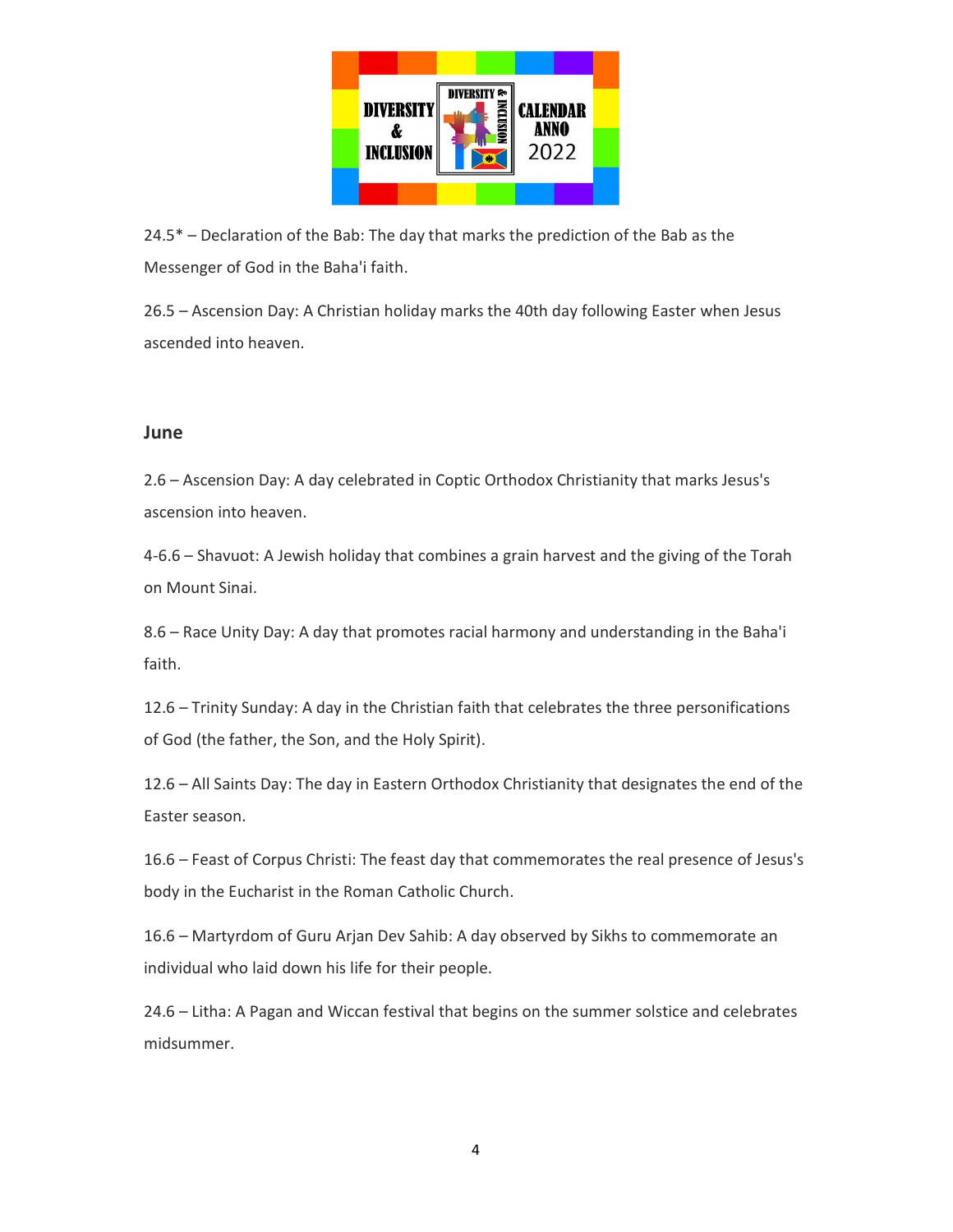

24.6 – Feast of the Sacred Heart: A feast day in the Roman Catholic Church that celebrates Jesus's physical heart represents his love for all humanity.

### July

6.7 – Tisha B'Av: A Jewish holiday that remembers the destruction of the Jewish temple, once in 586 BCE and once in 70 CE in Jerusalem.

7-12.7 – The Hajj: The name for the annual pilgrimage to the Holy City of Mecca required for all Muslims at least once.

9-10.7 – Eid al-Adha: A Muslim holiday that marks the end of the Hajj pilgrimage.

10.7 – Martyrdom of the Bab – The day of the execution of the co-founder of the Baha'i faith.

23.7 – Birthday of Haile Selassie: A holiday in Rastafarianism that celebrates Emperor Haile Selassie, an individual believed to be the incarnation of God.

24.7 – Pioneer Day: A Utah state holiday that celebrates the settling of the Mormon pioneers in the Great Salt Lake area where they established the Church of Jesus Christ of Latter-Day Saints.

### August

1.8 – Lughnasadh: A festival in the Pagan and Wiccan religions marks the beginning of harvest season.

15.8 – Feast of the Assumption: A holy day commemorating the Virgin Mary's being assumed, body and soul, into heaven.

5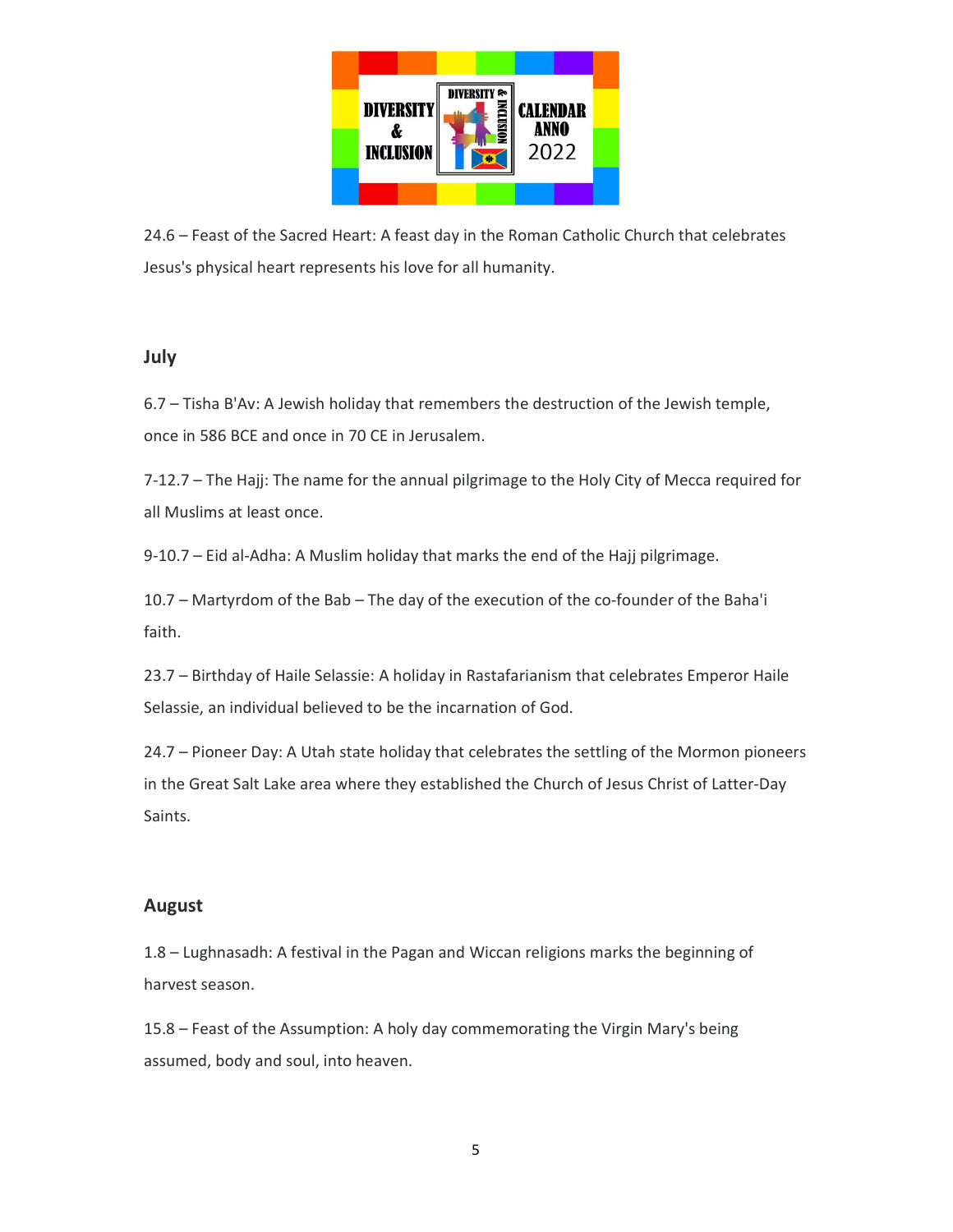

29.8\* – Hijiri: Also known as Islamic New Year, this is the start of the Islamic lunar calendar, which begins when the crescent moon is sighted

# September

10-25.9 – Pitru Paksha: A time when Hindus pay homage to their ancestors.

11.9 – Coptic New Year: Nayrouz is also a feast day commemorating martyrs and confessors in the Coptic Orthodox Christian Church.

17.9\* – Arbaeen: A day of observance for Muslims that concludes the 40-day mourning period after the Day of Ashura.

23.9 – Mabon: This day marks the autumnal equinox in the Pagan and Wiccan religions.

23-31.9 – Paryushana: A Jain festival about forgiveness is the faith's most important religious observance.

25-27.9\* – Rosh Hashanah: The Jewish New Year beginning at sundown encourages reflection.

26.9-4.10 – Navaratri: A Hindu festival celebrates the Goddess Durga.

## **October**

4.10\* – Yom Kippur: A Jewish day of atonement to reflect on sins and seek forgiveness from God.

5.10 – Dussehra: The tenth and final day of the Hindu festival honoring Asuj Navratras.

8.10\* – Mawlid: An Islamic holiday celebrating the birthday of the Prophet Muhammad.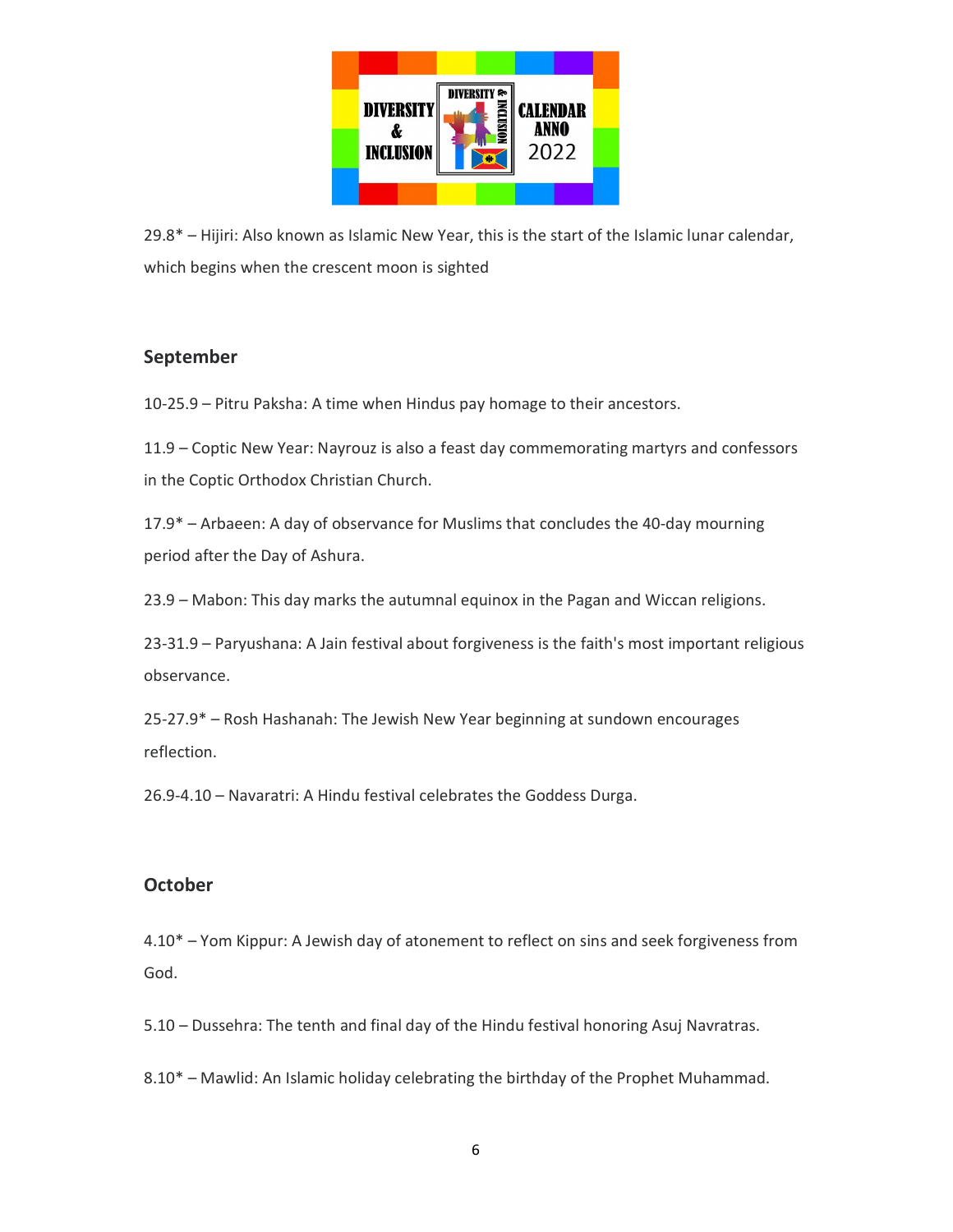

 $9-16.10^*$  – Sukkot: A day in the Jewish faith that remembers when the Jews journeyed to the desert on the way to the promised land.

24.10 – Diwali: A 5-day festival of light that combines several different festivals in honor of gods, goddesses, harvests, new year's, etc. Hindus, Sikhs, and Jains celebrate it.

26.10\* – Birthday of the Bab: A day honoring the birthday of God's messenger in the Baha'i faith.

27.10\* – Birthday of Baha'u'llah: A day honoring the birthday of the prophet-founding of the Baha'i faith

## November

1.11\* – Samhain: A festival in the Pagan and Wiccan religions marks the harvest season's end.

1.11 – All Saints Day: Day of the Dead or Día de los Muertos, this day honors the saints who have attained heaven in the Christian faith.

2.11 – Anniversary of the Crowning of Haile Selassie

8.11 – Birthday of Guru Nanak Ji: A day honoring the birth of the founder of Sikhism.

24.11 – Jain New Year: A holiday always following Diwali; Jains celebrate their new year on the first day after the month of Kartika.

30.11 – Feast of St. Andrew: A day honoring the patron saint of Scotland, Greece, Russia, Ukraine, Barbados, and Romania in the Roman Catholic Church.